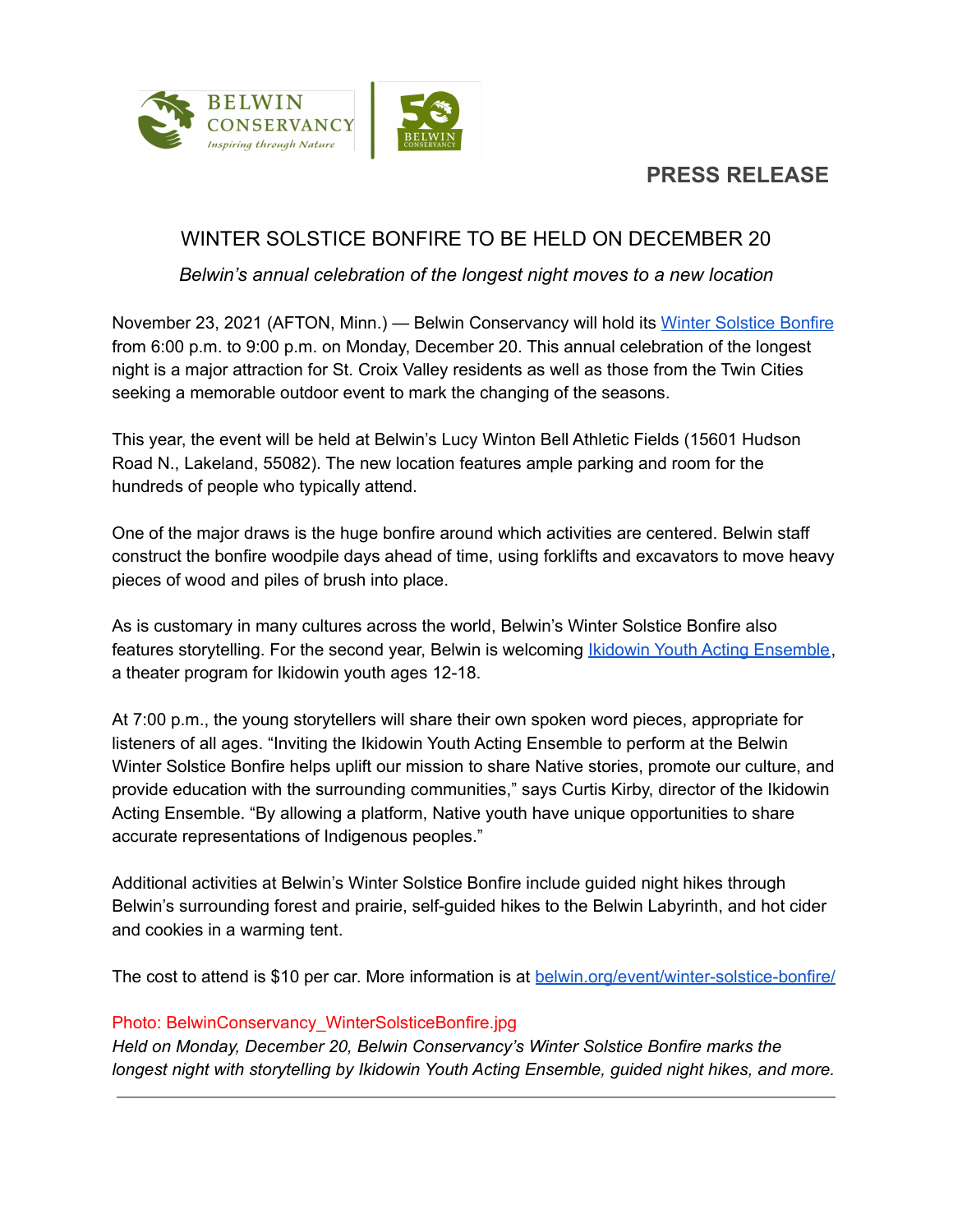**PRESS RELEASE**



#### **Additional events at Belwin in December:**

### **Saturday, December 4**

**Hiking into the Night** 6:30 p.m. – 8:30 p.m. Belwin's Education Center, 1553 Stagecoach Trail S., Afton, MN 55001

Join us for an exploration into the other half of day, when darkness envelops our world. We will begin inside with a brief overview of winter night life at Belwin and then head out to witness the beauty of the dark. We will end our evening with light refreshments around a fire. Come dressed in layers for any weather. RSVP required.

\$20 per family. Open to ages 12 and older (youth must be accompanied by an adult). [belwin.org/event/hiking-into-the-night/](https://belwin.org/event/hiking-into-the-night/)

## **Friday, December 17 and Saturday, December 18 Women Walking** 6:00 p.m. – 9:00 p.m.

Belwin's Education Center, 1553 Stagecoach Trail S., Afton, MN 55001

Join us to celebrate the seasonal changes in the natural world. Vernal Equinox, Summer Solstice, Autumnal Equinox, Winter Solstice — each brings us to a new season, a new place in our annual trip around the sun. We will gather indoors for a welcome and some easy centering exercises. We will then move out to the woods and prairies for walking meditations and experiences in the natural world. We will end our time together with light refreshments around the fire. Wear comfortable layers and be prepared for any weather. RSVP required.

\$20 per person. Open to all women ages 16 and older (permission from a guardian is required for those under 18 years of age). [belwin.org/event/women-walking/](https://belwin.org/event/women-walking/)

**MEDIA CONTACT** Susan Haugh, Program Director [susan.haugh@belwin.org](mailto:susan.haugh@belwin.org) 651-425-1147